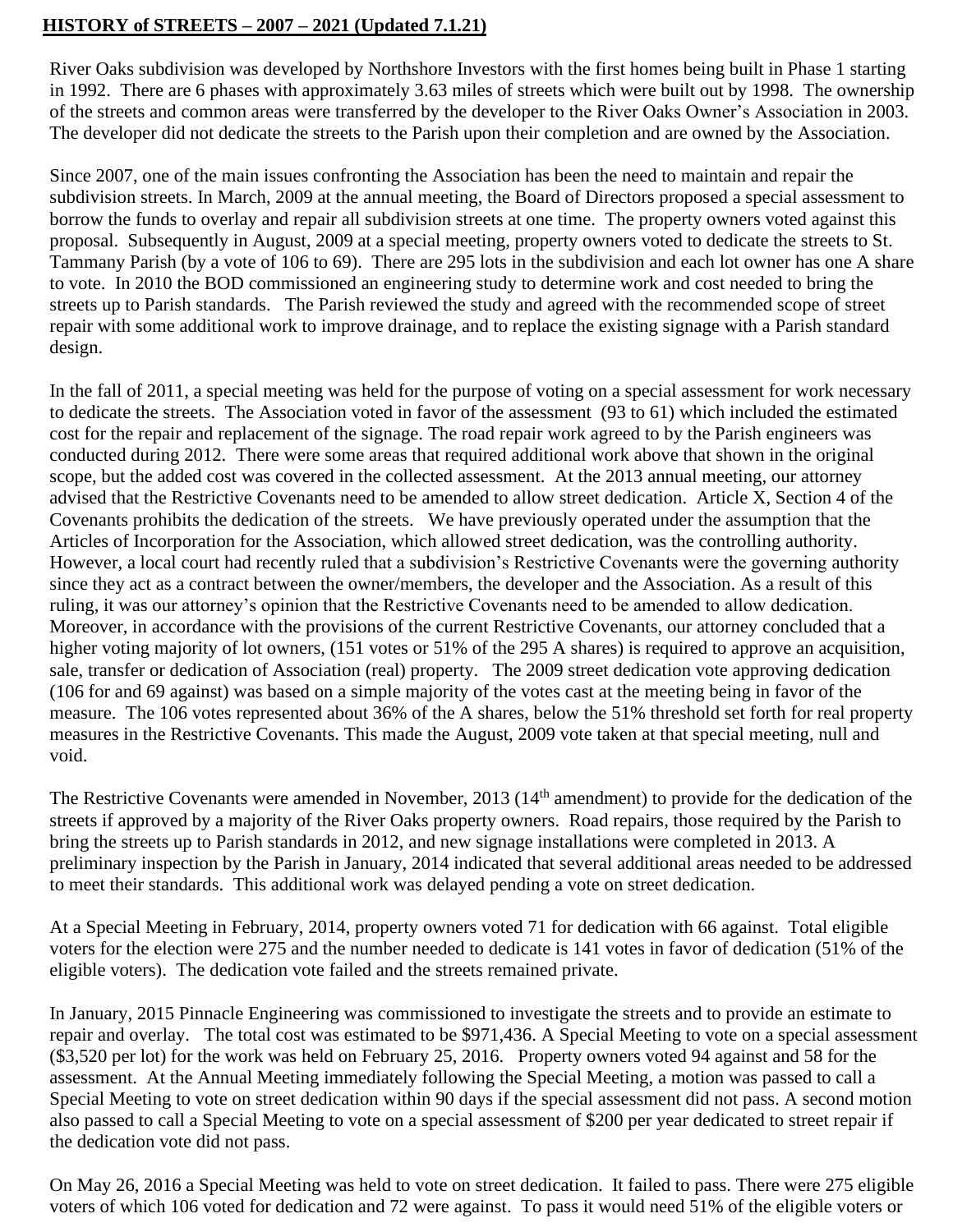141 votes for dedication. As a result of this vote failing the Board of Directors will convene a Special Meeting in order to comply with a motion passed at the 2016 annual meeting to vote on a special assessment of \$200 per year per lot dedicated to street maintenance

The Board of Directors convened a Special Meeting on August 25, 2016 to vote on a special assessment of \$200 per year per lot dedicated to street maintenance. The vote on the special assessment of \$200 per year passed at the special meeting held on August 25, 2016. The vote was 69 for and 27 against. A special assessment requires a simple majority of the shares voted at a meeting where a quorum was present. There were 102 ballots cast of which 6 were ineligible because of delinquent accounts. The first \$100 will be collected with the regular assessment due in January 2017.

At the Annual Meeting held on Thursday, February 28, 2019, a special vote on two Traffic and Safety Control Projects was held.

Project #1, the Traffic Control project will consist of narrowing the street driving width to 12 feet which in theory will reduce traffic speed through River Oaks Drive. To improve pedestrian and bike safety, the remaining area of 4 feet from narrowing the street will be a designated as bike and walking lanes. If approved, funding for this project will come from the Street Special Assessment funds. This project was rejected by the homeowners by a vote of 11-Yes and  $80 - No$ .

Project #2, the Safety Control Project planned is to widen River Oaks by 4 feet from the clubhouse to the first stop sign to allow for a bike and walking lane to the pool. This project was rejected by the homeowners by a vote of 24 – Yes and 67- No.

At this annual meeting the majority of those attending asked to board to do a study of where to place more STOP signs and/or speed humps to control speeding on River Oaks Drive. That study is in progress since June of 2019. The board will take the recommendations of the study to install necessary signs or speed humps to control speeding on River Oaks Drive.

This special assessment approved on August 25, 2016, when collected, deposits \$57,000 per year or \$28,500 semiannually in Reserve for Street Maintenance. As approved at the special meeting on August 25, 2016, the association started collecting street assessments in January 2017. Collections continue semi-annually to date.

The repairs on streets completed/proposed to date are as follows:

- 2017 April ---- Seal Cracks -------------------- \$23,090
- 2017 August -Street Repairs ------------------ \$22,000
- 2018 January December Street Repairs --- \$10,075
- 2019 January December Street Repairs---\$73,248
- 2020 January December Street Repairs---\$67.923
- $2021$  Proposed:
	- ➢ Make repairs on Andorra &Needlepoint
	- $\triangleright$  Make other minor repairs on other Streets
	- ➢ Overlay Andorra & Needlepoint---------\$53,960
- 2022 Proposed:
	- $\triangleright$  Make repairs on Carissa
	- ➢ Overlay Carissa-----------------------------\$69,800

Timing may vary depending on actual estimates. See details on the next page.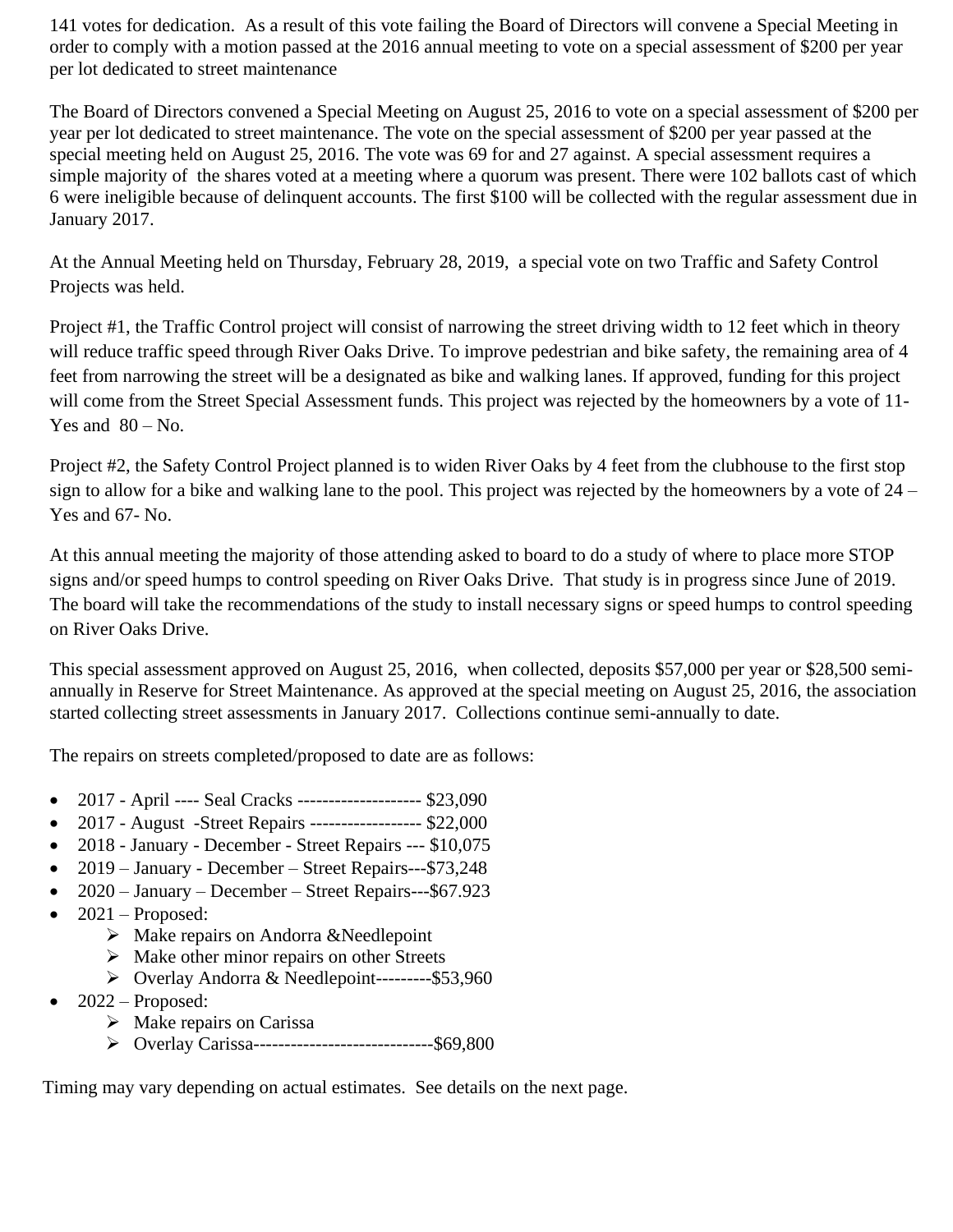## **2019 Repairs**

| <b>Asphalt Patch</b>                                         | No.      | <b>Total Area</b> | <b>Cost Estimate</b>   |
|--------------------------------------------------------------|----------|-------------------|------------------------|
| <b>Repair Area</b>                                           | (Length) | Sq. Yards         | <b>Repair Material</b> |
| 2019 Repair Area                                             | (Length) | <b>Sq. Yards</b>  | \$112                  |
| <b>River Oaks Dr - Phase 5</b>                               |          |                   |                        |
| Repairs                                                      | 300      | 300.00            | \$33,480               |
| Lantana & Bradford Repairs                                   | 20       | 53.33             | \$5,952                |
| <b>Identified Other Repairs</b>                              | 70       | 46.67             | \$5,208                |
| <b>Street Repairs Total</b>                                  | 480      | 400.00            | \$53,518               |
| <b>Driveway Replacement</b>                                  | 70       | 186.67            | \$10,080               |
| <b>Street Repair &amp; D'way</b><br><b>Replacement Total</b> |          |                   |                        |
| 411 & 515 River Oaks Catch                                   |          |                   | \$63,598               |
| <b>Basin</b>                                                 |          |                   | \$5,500                |
| <b>Replace Street Drainpipe</b>                              |          |                   |                        |
| along RO Dr                                                  |          |                   | \$4,150                |
| <b>TOTAL - 2019 Repairs</b>                                  |          | 586.67            | \$73,248               |
| <b>Mill and Overlay</b>                                      | No.      | <b>Total Area</b> | <b>Cost Estimate</b>   |
| <b>Overlay Streets</b>                                       | (Length) | Sq. Yards         | <b>Cost per Unit</b>   |
| Fill Repair, etc                                             | 1,060    |                   | \$4,315                |
| River Oaks Dr - Phase 5                                      | 1,035    | 2,760             | \$40,986               |
| Lantana Overlay                                              | 175      | 467               | \$6,930                |
| <b>Bradford Overlay</b>                                      | 270      | 720               | \$10,692               |
| <b>TOTAL - 2020 Overlay</b>                                  | 2540     | 3947              | \$62,923               |
| <b>Asphalt Patch</b>                                         | No.      | <b>Total Area</b> | <b>Cost Estimate</b>   |
| <b>Repair Area</b>                                           | (Length) | <b>Sq. Yards</b>  | <b>Repair Material</b> |
| 2020                                                         |          |                   | \$200                  |
| Various Repairs - As Needed                                  | 22.5     | 25.00             | \$5,000                |
| <b>Total 2020 Repairs</b>                                    |          |                   | \$5,000                |
| <b>TOTAL 2020 Repairs</b><br>and Overlay                     |          | 25                | \$67,923               |